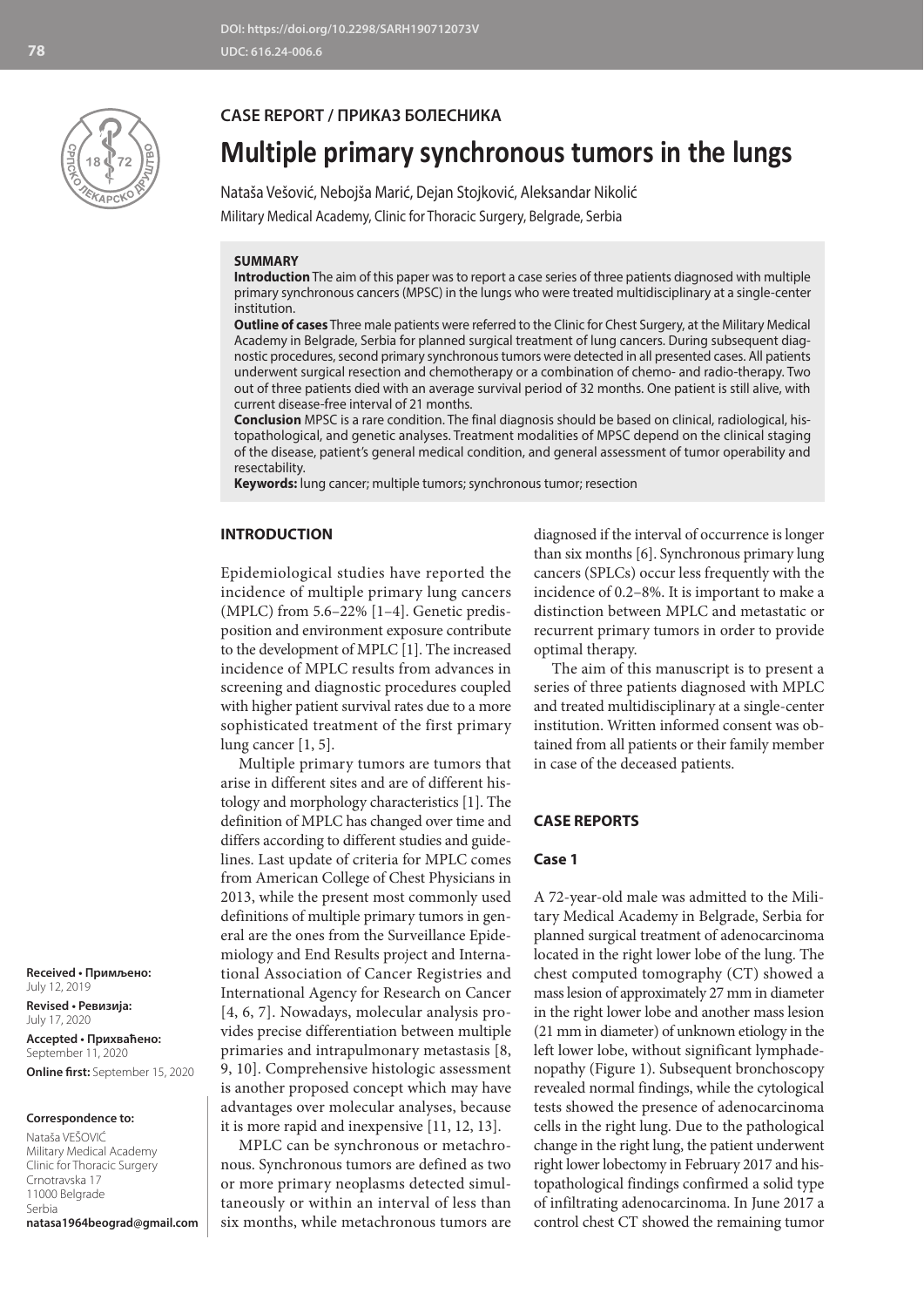

**Figure 1.** Multi-slice computed tomography findings of pathological masses in (A) the right and (B) left lower lobes of the lung

in the left lung. Six months after the initial surgery the doctors' committee decided to perform atypical resection in the left lower lobe. The final diagnosis of synchronous primary lung typical carcinoid was made based on different morphological features of the tumors. Therefore, adjuvant oral chemotherapy (HT), Vepesida pills, was combined with surgery. Less radical procedure with a delay of six months was chosen for second surgery due to patient's poor general condition. The patient is still alive, 21 months after the second surgery. The characteristics of the present case are given in Table 1.

#### **Case 2**

A 56-year-old male was referred to our institution due to productive cough and fever in December 2010. CT of the thorax showed a larger mass (50 mm) in the right upper lobe and a smaller mass (33 mm) in the right lower lobe along with enlarged mediastinal bronchopulmonary lymph nodes (up to 15 mm

in diameter) and diffuse bullae. Abdominal CT did not reveal the presence of any pathological changes. Bronchoscopy revealed normal findings, while the cytological tests showed the presence of planocellular malignant cells in the right lung, which was confirmed by needle biopsy and histological analysis of the tumor.

In January 2011 the patient underwent right pneumonectomy with systematic lymphadenectomy.

**Table 1.** Characteristics of presented cases

| <b>PODIC 1.</b> Characteristics of presented cases |      |     |        |                                                                                                                                                           |                       |                                                   |                                                                                              |                                                                                                    |                                                                                                                                                                                                                                                   |                                                                                                |
|----------------------------------------------------|------|-----|--------|-----------------------------------------------------------------------------------------------------------------------------------------------------------|-----------------------|---------------------------------------------------|----------------------------------------------------------------------------------------------|----------------------------------------------------------------------------------------------------|---------------------------------------------------------------------------------------------------------------------------------------------------------------------------------------------------------------------------------------------------|------------------------------------------------------------------------------------------------|
| Case number                                        | Sex  | Age | Smoker | Histopathological<br>diagnosis                                                                                                                            | classification<br>TNM | Localization                                      | Diameter                                                                                     | Diagnostic<br>procedure                                                                            | Therapy                                                                                                                                                                                                                                           | Disease-free<br>survival                                                                       |
| $\mathbf{1}$                                       | Male | 72  | Yes    | Primary tumor:<br>Adenocarcinoma<br>*Secondary<br>(synchronous)<br>tumor:<br>Typical carcinoid                                                            | pT1cN0Mx<br>T1cN0Mx   | <b>Right lower</b><br>lobe<br>Left lower<br>lobe  | $27$ mm<br>$21 \text{ mm}$                                                                   | Bronchoscopy<br>CΤ<br>Immunohisto-<br>chemistry                                                    | Right lobectomy<br>(02/2017)<br>Lower left atypical<br>resection<br>(08/2017)<br>Adjuvant oral<br>therapy (Vipesid<br>capsules)                                                                                                                   | Patient is<br>still alive,<br>21 months<br>after second<br>surgery.                            |
| $\overline{2}$                                     | Male | 56  | Yes    | Primary tumor:<br>Non-small cell lung<br>cancer (squamous<br>cell carcinoma)<br>**Secondary<br>(synchronous)<br>tumor:<br>Adenocarcinoma<br>(acinar type) | T2bN0M0<br>T2aN0M0    | Right upper<br>lobe<br><b>Right lower</b><br>lobe | 50 mm<br>33 mm                                                                               | <b>Standard Chest</b><br>X-Ray<br>Bronchoscopy<br>CT<br>Needle biopsy<br>Immunohisto-<br>chemistry | Right<br>pneumonectomy<br>with systematic<br>lymphadenectomy<br>(01/2011)<br>Postoperative<br>radiotherapy<br>Four cycles of<br>gemcitabine and<br>platinum adjuvant<br>therapy                                                                   | Died in<br>02/2015 with<br>clinical mani-<br>festation of<br>pulmonary<br>thromboem-<br>bolism |
| 3                                                  | Male | 58  | Yes    | Primary tumor:<br>Non-small cell lung<br>cancer (squamous<br>cell carcinoma)<br>*Secondary<br>(synchronous)<br>tumor:<br>Adenocarcinoma                   | pT1cN2Mx<br>pT2NoMx   | Right upper<br>lobe<br>Left upper<br>lobe         | $23 \times 17$<br>mm<br>$22 \times 13$<br>mm,<br>tumor<br>infiltrating<br>visceral<br>pleura | Bronchoscopy<br>Transbronchial<br>needle aspiration<br>СT<br>Immunohisto-<br>chemistry             | Right upper<br>lobectomy<br>with systematic<br>lymphadenectomy<br>(08/2016)<br>Six cycles of<br>gemcitabine and<br>cisplatin adjuvant<br>therapy<br>Atypical resection<br>(03/2016)<br>Three cycles of<br>Taxol and cisplatin<br>adjuvant therapy | Died in<br>03/2018<br>due to liver<br>metastases                                               |

TNM – tumor, lymph nodes, and metastasis;

\*diagnosed at the same time;

\*\*diagnosed and operated on at the same time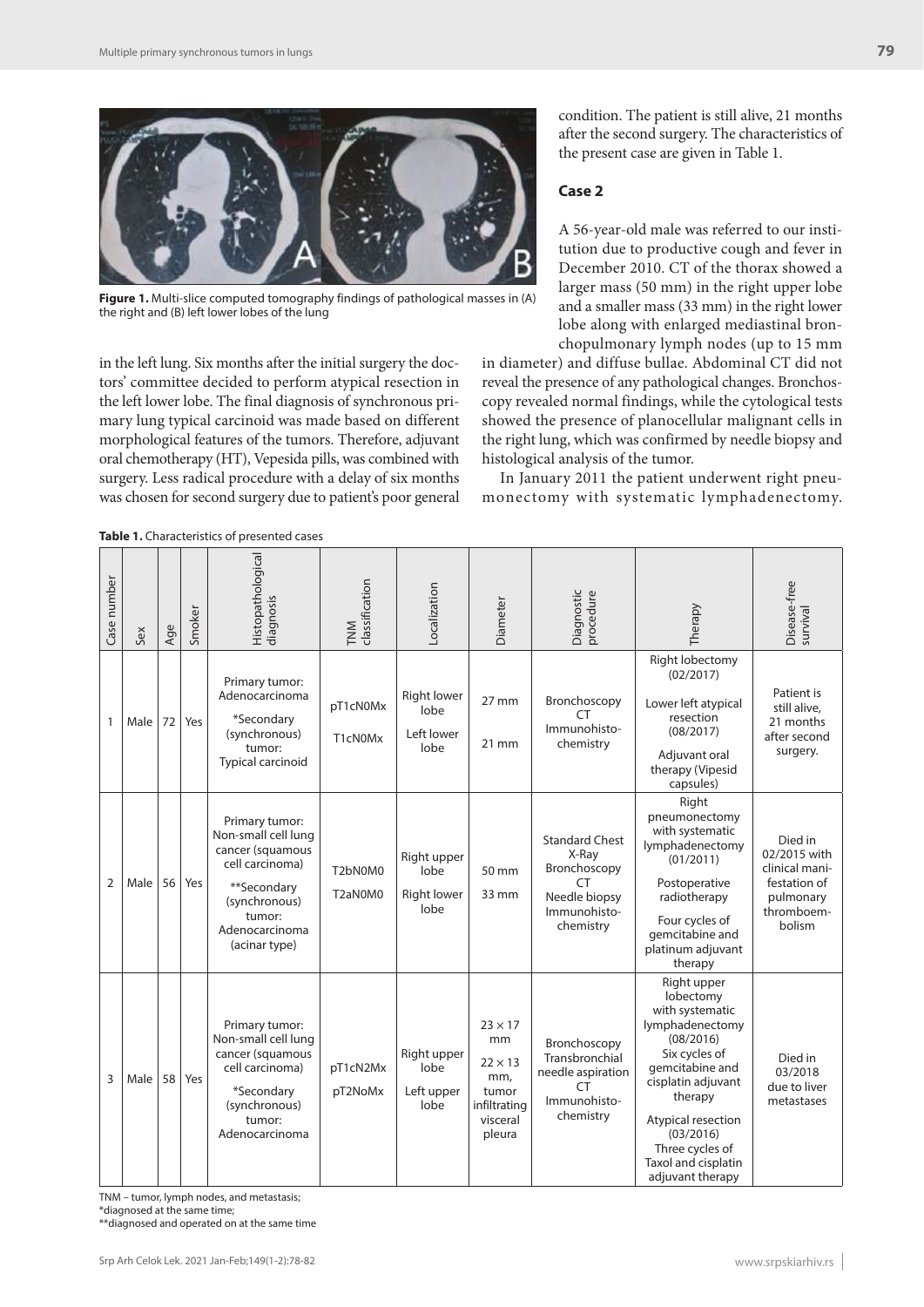

**Figure 2.** Multi-slice computed tomography finding of secondary deposits in the left lung

Histopathological analysis revealed the diagnosis of planocellular carcinoma in the lesion located in the right upper lobe, and acinar type adenocarcinoma with a formed scar in the tumor in the right lower lobe. Following the decision of the doctors' committee, the patient underwent four cycles of Gemcitabine and Platinum adjuvant HT. In 2012, the patient was reevaluated and control Xray and CT showed the new nodule in left lung (sized to 12 mm) (Figure 2). Consequently, patient continued with adjuvant HT (III cycles of Paclitaxel – Platinum protocol). Reevaluation in January 2013 showed the enlargement of pathological mass in left lung and patient underwent additional adjuvant therapy with two cycles of Docetaxel. In December 2013 patient presented with the pain under the right rib, loss of appetite and poor general condition. Control chest CT showed the presence of pathological mass in the left lung sized  $50 \times 50$  mm and enlarged local lymph nodes up to 18 mm in diameter. Abdominal CT showed the presence of expansive mass in right liver lobe (70 mm) and nodes in both adrenal glands (up to 20 mm in diameter). The patient received Erlotinib therapy during next four months. After that therapy, the mass in left lung was unchanged and all pathological changes in abdomen were in regression. In February 2015 patient died with clinical manifestation of pulmonary thromboembolism (Table 1).

#### **Case 3**

A 58-year-old male was referred to our institution for evaluation of non-microcellular carcinoma in the right lung. The initial chest CT revealed a mass lesion of 23  $\times$  17 mm in the right upper lung lobe along with paratracheal lymphadenopathy  $(≤ 13 mm)$  and another mass lesion in the left upper lobe ( $22 \times 13$  mm in size) (Figure 3). Subsequent bronchoscopy revealed normal findings Transbronchial needle aspiration of lymph nodes showed no malignant cells, while the cytological analysis of the right bronchus revealed malignant cells of non-microcellular carcinoma. Believing that the change in the left lung might be a metastasis of the previously diagnosed primary carcinoma in the right lung, left atypical resection was performed in March 2016. Intraoperative findings revealed a subpleural tumor mass (22 mm in diameter) affecting the visceral pleura. No lymphovascular or perineural infiltration was observed. Final histopathological analysis confirmed infiltrating estimated



**Figure 3.** Multi-slice computed tomography findings of pathological masses in the lungs

glomerular filtration rate (EGFR) wild type adenocarcinoma. After the initial surgery, the patient underwent three cycles of Taxol and Cisplatin adjuvant therapy.

Follow-up CT showed the remaining pathological mass in the right lung. In August 2016 the patient underwent right upper lobectomy with systematic lymphadenectomy. Histology confirmed infiltrating squamocellular lung carcinoma. Subsequently, the patient received six more cycles of Gemcitabine and Cisplatin adjuvant therapy. The patient lived for 20 months after the second surgery and died in March 2018 due to liver metastasis. The characteristics of present case are given in Table 1.

#### **DISCUSSION**

MPLC represents a significant challenge in everyday clinical practice, mostly due to difficulties in diagnosis and treatment of such conditions. To the best of our knowledge, the only report of MPLC in Serbia was published by Kontic et al. [14] in 2011. Therefore, the present article is the largest addressing these tumors in Serbian population.

Adenocarcinoma was reported in all three patients as one of the tumors. Furthermore, typical carcinoid and squamocellular carcinoma, were identified as second primaries. Our findings corroborate the results of a previous study [4]. Namely, Bhaskarla et al. [4] analyzed data of 702,120 patients diagnosed with primary lung cancer and reported that a second primary lung cancer had developed in 1.5% of the investigated population. Adenocarcinoma and squamous cell carcinomas were the most commonly diagnosed second primary lung cancers [4].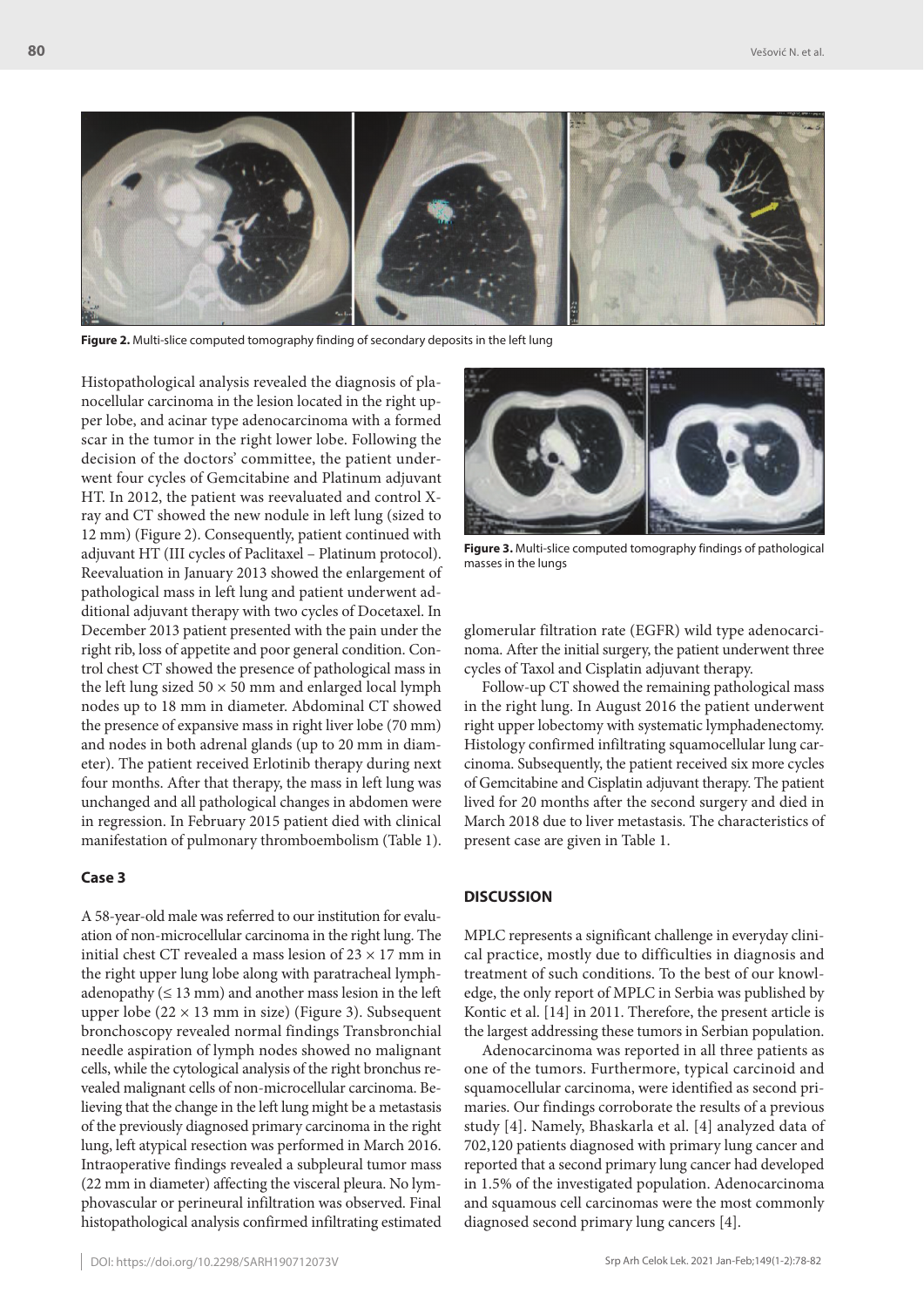The differential diagnosis between MPLCs and a recurrence, metastatic, or satellite lesion arising from the original tumor is difficult. Distinguishing SPLCs and advanced disease is important because their prognosis and treatment are different and a surgical approach to SPLC may result in survival similar to solitary cancers [1, 15]. Sometimes, clinical or radiological evidence is not sufficient to undoubtedly differentiates these conditions. Apart from histopathological reports used as a gold standard, genetic analyses of the clonal origin of tumors are useful because these can help to determine whether MPLC have arisen from the same clone and therefore the same tumor [1, 16]. Song et al. [17] reported a patient with six synchronous invasive adenocarcinomas that were revealed due to whole-exome sequencing and analysis of nonsynonymous mutations. Previous studies have reported that mutations in the p53 tumor suppressor gene, mutation of EGFR and analysis of miRNA expression profiles represent reliable tools for diagnosing MPLC [10, 18, 19]. Therefore, these should be included in diagnosing MPLC [16]. A recent study demonstrated the more frequent disagreement of PD-L1 expression in patients with MPLC in comparison to patients with metastasis [9].

Although recommendations for the management of MPLCs have been published by three major lung cancer research institutes (Union for Inter-national Cancer Control, American Joint Committee on Cancer, and International Association for the Study of Lung Cancer), controversies still exist [5].

In general, the treatment of multiple primaries should cover all identified tumors and be conducted by a multidisciplinary team [1, 5]. According to the guidelines of the American College of Chest Physicians, surgical resection remains the treatment of choice for MPLCs whenever possible [6]. Namely, surgery may be performed if sufficient pulmonary reserve can be obtained after multiple lesions are resected [6]. Surgeons taking characteristics of the tumor and status of patients into consideration mainly decide the extent of resection [5]. For MPLC, which occur in the same lung, anatomical resections (single, bilobectomy, or pneumonectomy) might be recommended [20]. We have

#### **REFERENCES**

- 1. Vogt A, Schmid S, Heinimann K, Frick H, Herrmann C, Cerny T, et al. Multiple primary tumours: challenges and approaches, a review. ESMO Open. 2017;2(2):e000172.
- 2. Amer MH. Multiple neoplasms, single primaries, and patient survival. Cancer Manag Res. 2014;6:119–34.
- 3. Sanchez De Cos Escuin J, Rodriguez Lopez DP, Delgado Utrabo I, Gallego Domínguez R, Sojo González MA, Hernández Valle M. Disease recurrence and second tumors in Long-term survivors of lung Cancer. Arch Bronconeumol. 2016;52(4):183–8.
- 4. Bhaskarla A, Tang PC, Mashtare T, Nwogu CE, Demmy TL, Adjei AA, et al. Analysis of second primary lung cancers in the SEER database. J Surg Res. 2010;162(1):1–6.
- 5. Chen C, Huang X, Peng M, Liu W, Yu F, Wang X. Multiple primary lung cancer: a rising challenge. J Thorac Dis. 2019;11(Suppl 4):S523–36.
- 6. Kozower BD, Larner JM, Detterbeck FC, Jones DR. Special treatment issues in non-small cell lung cancer: diagnosis and management of lung cancer, 3rd ed: American College of Chest

**81**

after its presentation to the multidisciplinary team. Chang et al. [21] demonstrated that anatomical resection of the first lesion and limited resection of the second might be safer option for synchronous bilateral lesions. The initial surgery should be performed on the side with the largest tumor [15]. In case of a resectable tumor, but the patient's low intolerance to surgery due to impaired cardiopulmonary function, local therapy is an optional strategy. One of the options is stereotactic body radiation therapy (SBRT) [5]. Varlotto et al. [22] described that the overall survival rate, recurrence rate, and loco-regional control rate of SBRT treatment were acceptable compared with those obtained after surgical treatment. SBRT is limited by respiratory movements, and the complication of radiation pneumonitis. Patients who do not qualify for surgery may also receive percutaneous image-guided tumor radio frequent ablation (RFA) [5]. The advantage of RFA lies in the ability to locally heat tumors to a lethal temperature with minimal damage to surrounding normal lung tissue [23]. The limitations of CT-guided percutaneous RFA in lung tumor therapy is the high incidence of complications, such as pneumothorax, hemothorax, and bronchopleural fistula [24]. A novel option presented in a case report by Teng et al. [25] is percutaneous RFA utilizing an electromagnetic navigation platform.

One of our patients is still alive, 21 months after the second surgery, while the other two died approximately four and two years after surgery. Disease-free interval reported by Bhaskarla et al. [4] was 3.3 years. Longer survival intervals were significantly associated with the lower stage of disease and complete resection of the second carcinoma [4]. Recent studies showed five-year survival rates of 71.3% and 74% [10, 26].

In conclusion, MPLC is a rare condition. The final diagnosis should be based on clinical, radiological, histopathological and genetic analyses. Treatment of MPSC depends on the clinical staging of the disease, patient's general condition, and assessment of tumor operability and resectability.

**Conflict of interest:** None declared.

Physicians evidence based clinical practice guidelines. Chest. 2013;143(5 Suppl): e369S–99S.

- 7. Shen KR, Meyers BF, Larner JM, Jones DR; American College of Chest Physicians. Special treatment issues in lung cancer: ACCP evidence-based clinical practice guidelines (2nd edition). Chest. 2007;132(3 Suppl):290S–305S.
- 8. Asmar R, Sonett JR, Singh G, Mansukhani MM, Borczuk AC. Use of Oncogenic Driver Mutations in Staging of Multiple Primary Lung Carcinomas: A Single-Center Experience. J Thorac Oncol. 2017;12(10):1524–35.
- 9. Haratake N, Toyokawa G, Takada K, Kozuma Y, Matsubara T, Takamori S, et al. Programmed Death-Ligand 1 Expression and EGFR Mutations in Multifocal Lung Cancer. Ann Thorac Surg. 2018;105(2):448–54.
- 10. Chen K, Chen W, Cai J, Yang F, Lou F, Wang X, et al. Favorable prognosis and high discrepancy of genetic features in surgical patients with multiple primary lung cancers. J Thorac Cardiovasc Surg. 2018;155(1):371–9.e1.